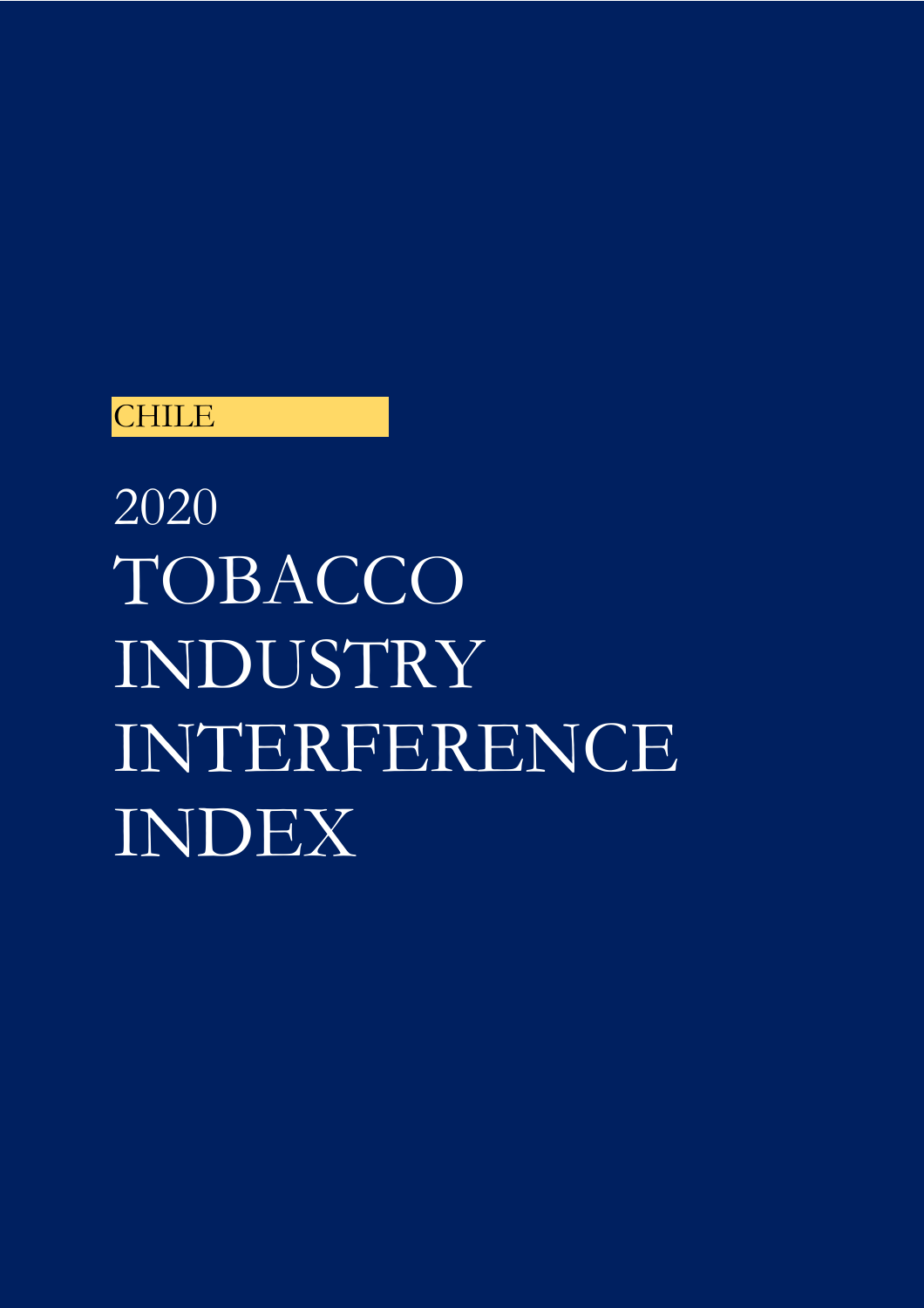





AlianzaENTChile appreciates the leadership of STOP CORPORATE ABUSE, and the support of COALICION LATINOAMERICA SALUDABLE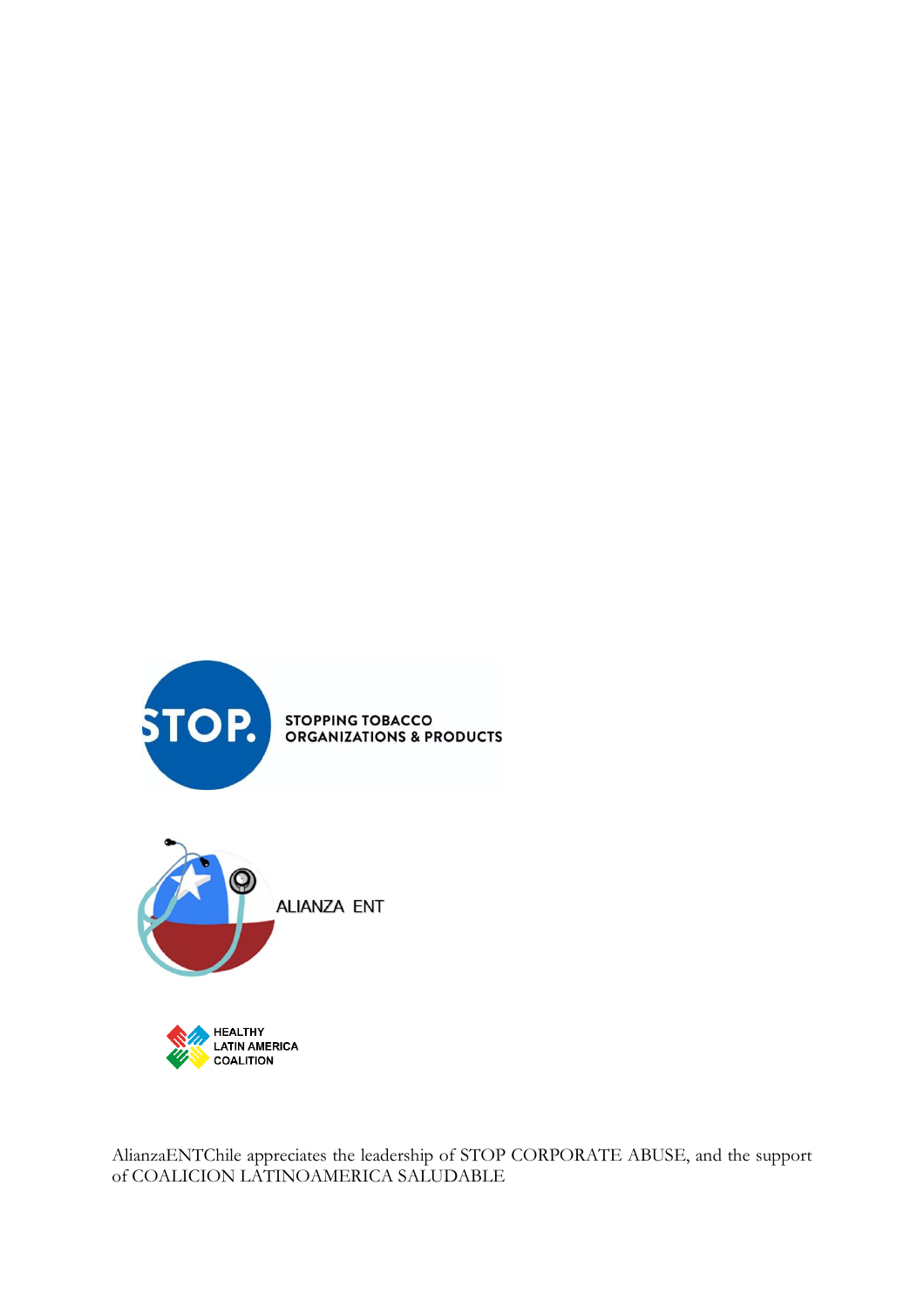Tobacco Industry Interference

Towards the end of the 20th century, tobacco consumption in Chile remained at extraordinarily high levels, and it was not until the second decade of the 2000s that a decline in its prevalence was observed. According to the 2009-2010 National Survey on Health (ENS), the prevalence of tobacco consumption was 39.8% in the general population<sup>1</sup>, which dropped to 33.3% in the 2016-2017 ENS<sup>2</sup>. According to the WHO/PAHO 2018 report, our country continues to have the highest prevalence of tobacco consumption among the countries of the Americas, especially among young people (women) and those with limited resources<sup>3</sup>

The Ministry of Health, with the support of scientific societies and various civil society organizations, has achieved changes in the tobacco law (No. 19,419)<sup>4</sup>, which dates from 1995, introducing modifications, according to the guidelines of the Framework Convention on Tobacco Control(FCTC)<sup> $\frac{1}{5}$ </sup> in 2006 and 2013. It was achieved that the warning occupies 50% of the main faces of the cigarette packet, the prohibition of advertising, sales to minors under 18 years old, sales near schools and colleges, the prohibition of smoking in closed places of public use, among other important advances.

But it is still necessary to advance and improve our current law in aspects such as regulating Internet advertising, raising the tax on tobacco, implementing the generic pack, banning advertising at points of sale, improving control of smuggling, etc. It is also necessary to expand enforcement of this law and provide the health system with programs of tobacco cessation and drug therapy for smokers who require it.

The tobacco industry has hindered, both globally and nationally, the efforts of governments to fully implement interventions contained in the Framework Convention on Tobacco Control that can save lives and costs, through a strong and constant onslaught not only with intense and attractive advertising and promotion campaigns for their products in young people, but also by covering and influencing the highest political and government spheres.

In Chile, the tobacco industry is concentrated in BAT Chile6 formerly Chile Tobacco, a subsidiary of British American Tobacco) which has 93% of the market, a figure that leaves no doubt about its weight in the national market. Its commercial practices and exercise of influence (lobbying, strategic communication, corporate presence, etc.) are repeated among its subsidiaries worldwide and include strategies that range from almost absolute control of the distribution chains of its products to exercising its political and economic influence at the highest level. This practice has been successful, among other things, because BAT has included in its board of directors representatives of all political tendencies, whether current or recent, ministers of the military regime, Concertación governments, and the cabinet of current President Sebastián Piñera.

The company has always declared that it does not resort to these practices, despite the fact that the current Minister of Health, Jaime Mañalich, and several parliamentarians declared that in January 2012 there was pressure and lobbying by the tobacco industry to stop the processing in Congress of the new tobacco control bill<sup>7</sup>.

Chile does not have specific legislation that adequately regulates these actions for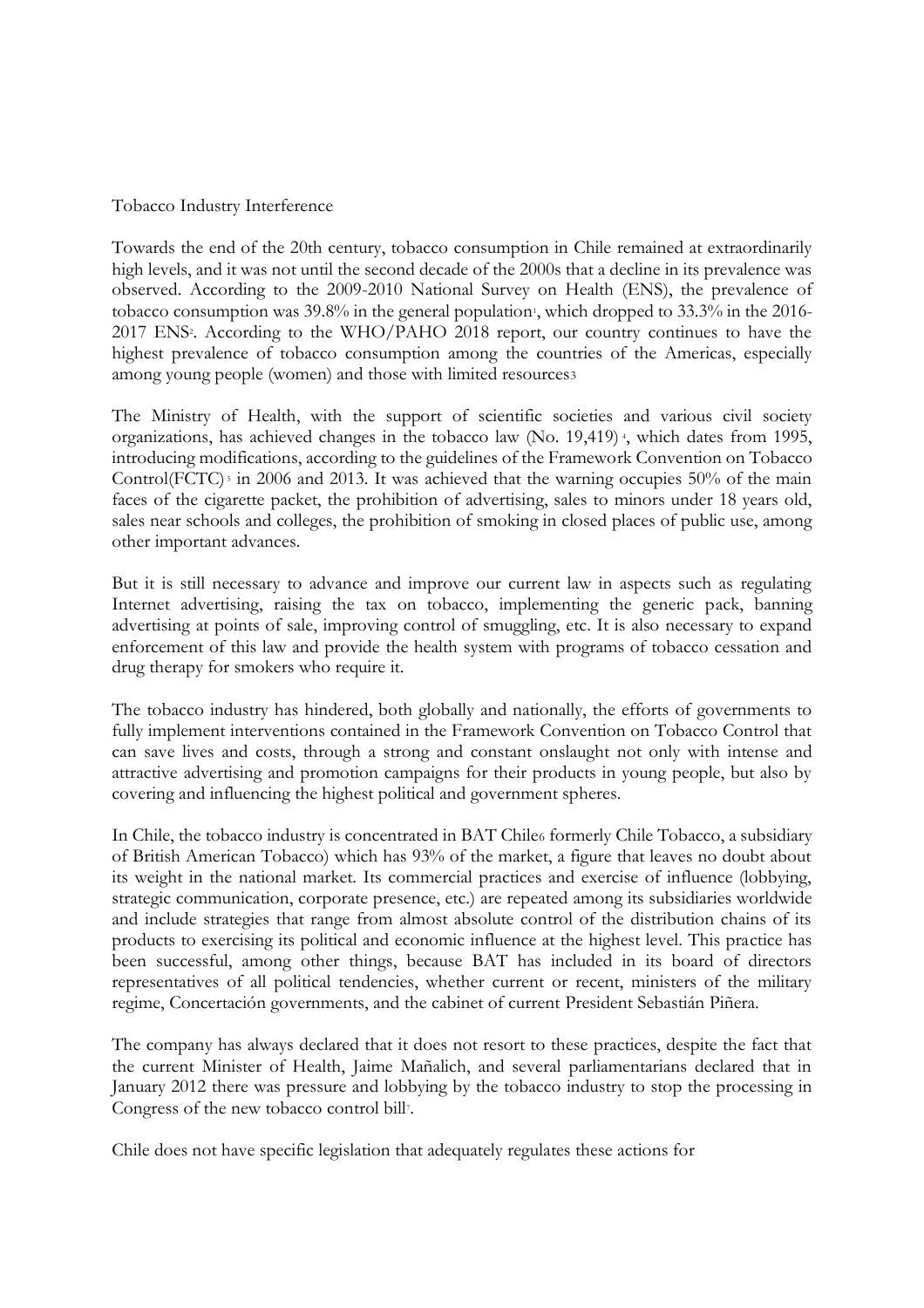tobacco companies, despite the insistence of various academic authorities and national leaders on the subject

Finally, the tobacco industry, adapting to the new times in the face of the tobacco control laws that are being enacted in different countries, has been varying its strategies, incorporating new devices to administer nicotine such as electronic cigarettes and heated tobacco products, camouflaging them as healthier products than conventional cigarettes, Therefore, we face a new challenge not only to denounce the promotion of these devices with biased information to adolescents, and lobbying attempts in scientific and governmental communities, but also these strategies require improving the laws regulating the sale, promotion and control of all tobacco products, including these new generations of devices.

-

[https://www.minsal.cl/wp-content/uploads/2017/11/ENS-2016-17\\_PRIMEROS-RESULTADOS.pdf](about:blank)

<sup>1</sup> Encuesta Nacional de Salud 2009-2010

[https://www.minsal.cl/portal/url/item/bcb03d7bc28b64dfe040010165012d23.pdf](about:blank)

<sup>2</sup> Encuesta Nacional de Salud 2016-2017

<sup>3</sup> Chile, el pais que mas fuma en Latinoamerica

[https://www.paho.org/chi/index.php?option=com\\_content&view=article&id=325:chile-pais-que-mas-fuma-america&Itemid=215](about:blank)

<sup>4</sup> Ley 19419, [https://www.bcn.cl/leychile/navegar?idNorma=30786](about:blank)

<sup>5</sup> Convenio Marco de Control del Tabaco

[https://apps.who.int/iris/bitstream/handle/10665/42813/9243591010.pdf;jsessionid=E3160C85123295D5E6D475F20594EF47?sequence=1](about:blank) <sup>6</sup> BAT Chile [http://www.batchile.com/](about:blank)

<sup>7</sup> [https://www.cnnchile.com/lodijeronencnn/ministro-manalich-lobby-tabaco-lado-oscuro-fuerza-amenazas\\_20190906/](about:blank)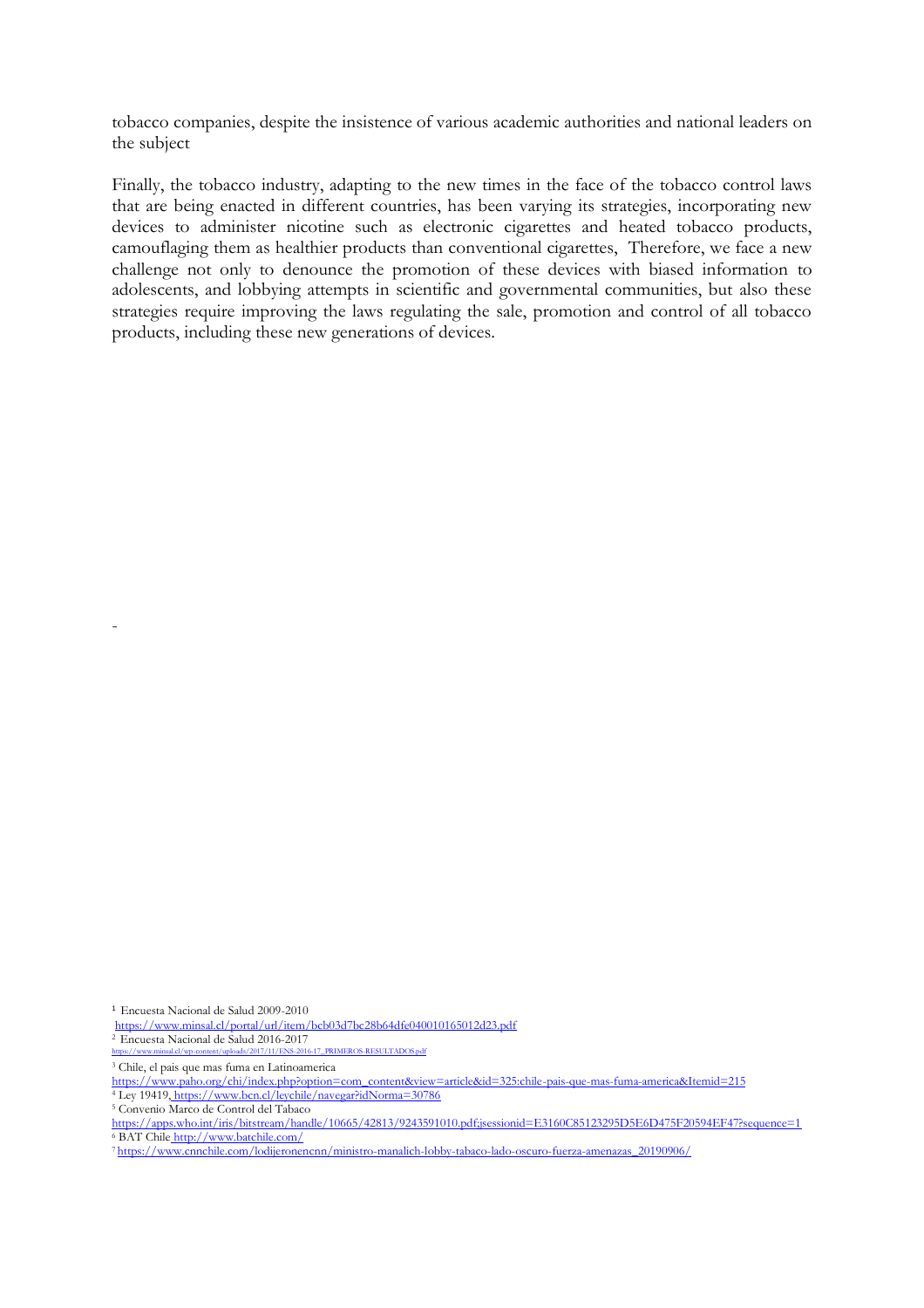Summary of results

# 1. INDUSTRY PARTICIPATION IN POLICY DEVELOPMENT

Chile has a high tax on tobacco, it also has a 100% smoke-free indoor legislation, the labeling is 50% at the bottom. Promotion and sponsorship are almost totally prohibited, but the penalty is low. Currently, Chile does not have a strong legislative regulation on the participation in the State of harmful companies such as tobacco companies. Because of this, it is necessary to reinforce and improve existing measures

# 2. CORPORATE SOCIAL RESPONSIBILITY (CSR) INDUSTRIAL ACTIVITIES

Government agencies or their officials do not endorse, support, form associations or participate in so-called Corporate Social Responsability (CSR) activities organized by the tobacco industry. In Chile the issue of CSR is carried out through government policies and specific laws such as the Transparency Law 20.285 <sup>8</sup>, the Lobby Law 20.730<sup>9</sup> , Probity Law 20.880<sup>10</sup>, and Donations Law 19.885<sup>11</sup>, but there is no specific law that regulates CSR. As a definition, it follows the idea of the European Community that specifies the following: "The voluntary integration of social, labor and environmental concerns and respect for human rights in business management, strategy, policies and procedures arises from transparent dialogue between stakeholders, so that the company is responsible for the consequences and impacts arising from their actions".

# 3. BENEFITS FOR THE INDUSTRY

International travelers may bring into the country up to an amount not exceeding, per adult person, 400 units of cigarettes, 500 grams of pipe tobacco, 50 units of cigars and 2,500 cubic centimeters of alcoholic beverages.

#### 4. UNNECESSARY INTERACTION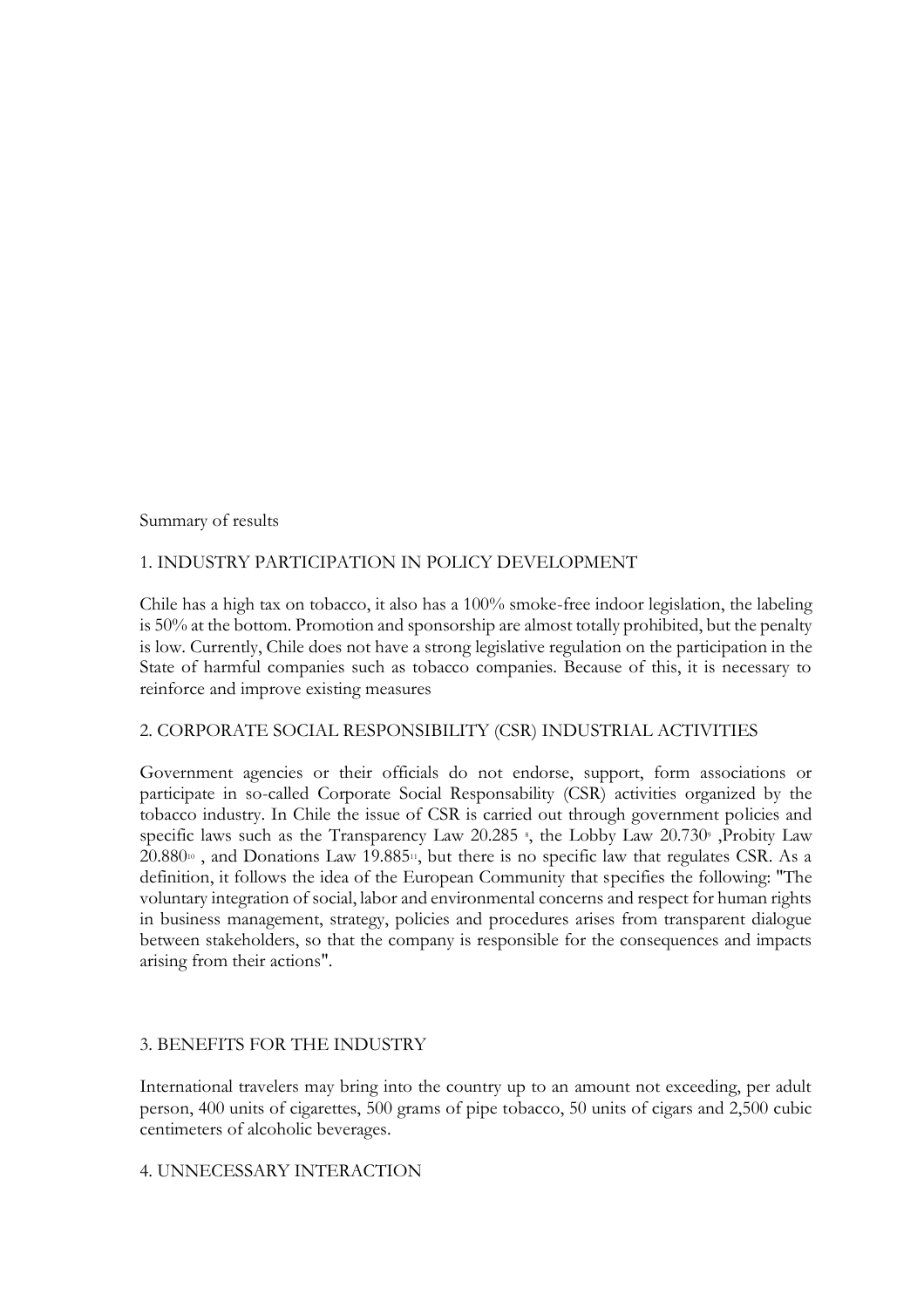In Chile, tobacco companies behave like any other industry, they must abide by the law of transparency in acts with the State and they must assume the law of lobbying as well, but it is not forbidden, nor exempt to deal with the State.

#### 5. TRANSPARENCY

Chile has a Law of Transparency 20.285 , which specifies that the authorities, (whatever the level at which the Constitution and the laws designate them), and the officials of the State Administration, must strictly comply with the principle of transparency of the public function, which consists of respecting and protecting the publicity of the acts, procedures and documents of administration of resolutions, as well as its foundations, and in facilitating the access of any person to that information, through the means and procedures that the law has established. So the interactions with the tobacco industry can be transparent

#### 6. CONFLICT OF INTEREST

Since 2014 there is the Lobbying Law 20,730, which seeks to regulate advertising in the activity of the lobby and other particular management in order to strengthen transparency and probity in relations with the organs of the State. In order to comply with this law, meetings with tobacco companies and the topics that were discussed must be published. The government does not prohibit contributions by the tobacco industry or any entity that works to promote its interests to political parties, candidates or campaigns or to demand full disclosure of such contributions. In Chile there is a Law of Transparency 20.285 and a Law of Probity 20.880 (Declaration of assets and interests), but neither of them specifically indicates that there is a clear impediment to tobacco industry contributions.

#### 7. PREVENTIVE MEASURES

The government has not formulated or adopted a code of conduct for public officials to follow when dealing with the tobacco industry.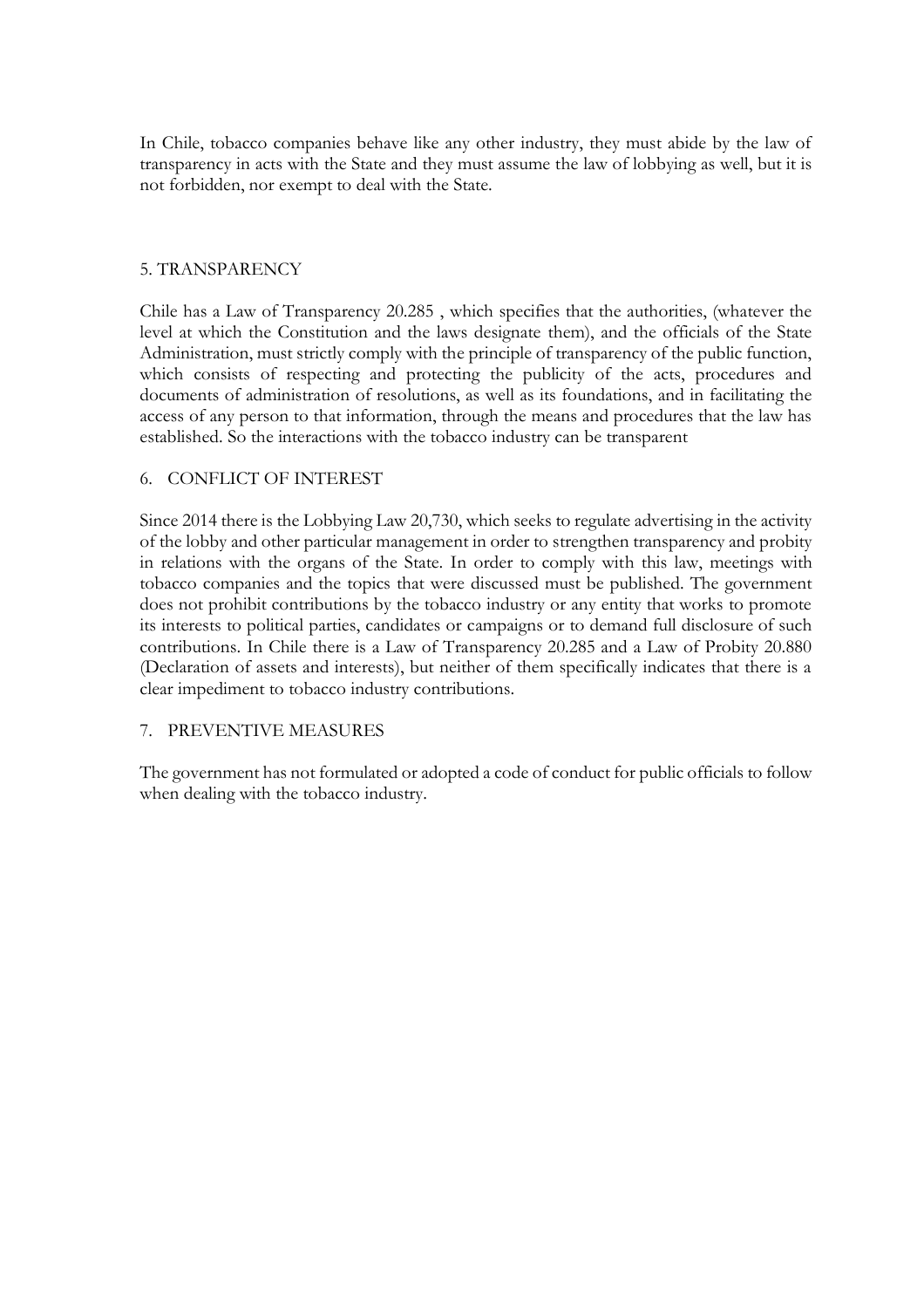#### Recommendations

Formulate or adopt a code of conduct for public officials to guide them when the government deals with the tobacco industry.

Decrease the amount of cigarettes, grams of pipe tobacco and units of cigars that international travelers can bring into the country.

Increase the penalties of the tobacco legislation.

Accelerate new tobacco legislation that remains in the Senate Agriculture Committee two years ago.

Require rules for disclosure or registration of tobacco industry entities, affiliated organizations and persons acting on their behalf, including lobbying

Prohibit contributions by the tobacco industry or any entity working to promote its interests to political parties, candidates or campaigns or to require full disclosure of such contributions.

Implement a program/system/plan to continually increase awareness within government departments of policies related to the FCTC Article 5.3 Guidelines.

Establish a clear policy not to allow the acceptance of all forms of contributions/gifts from the tobacco industry (monetary or otherwise), including offers of assistance, draft policies, or invitations to study visits offered to the government, its agencies, officials, and their relatives

<sup>8</sup> Ley de Transparencia 20.285 [https://www.bcn.cl/leychile/navegar?idNorma=276363](about:blank)

- <sup>9</sup> Ley de Lobby 20730, 2014[. https://www.leylobby.gob.cl/ , https://www.bcn.cl/leyfacil/recurso/ley-del-lobby](about:blank)
- <sup>10</sup> Ley 20880 de Probidad, 201[6 http://dpi.minsegpres.gob.cl/files/Manual-ley-de%20probidad.pdf](about:blank)

<sup>11</sup> Ley de Donaciones 1988[5 https://www.bcn.cl/leychile/navegar?idNorma=213294](about:blank)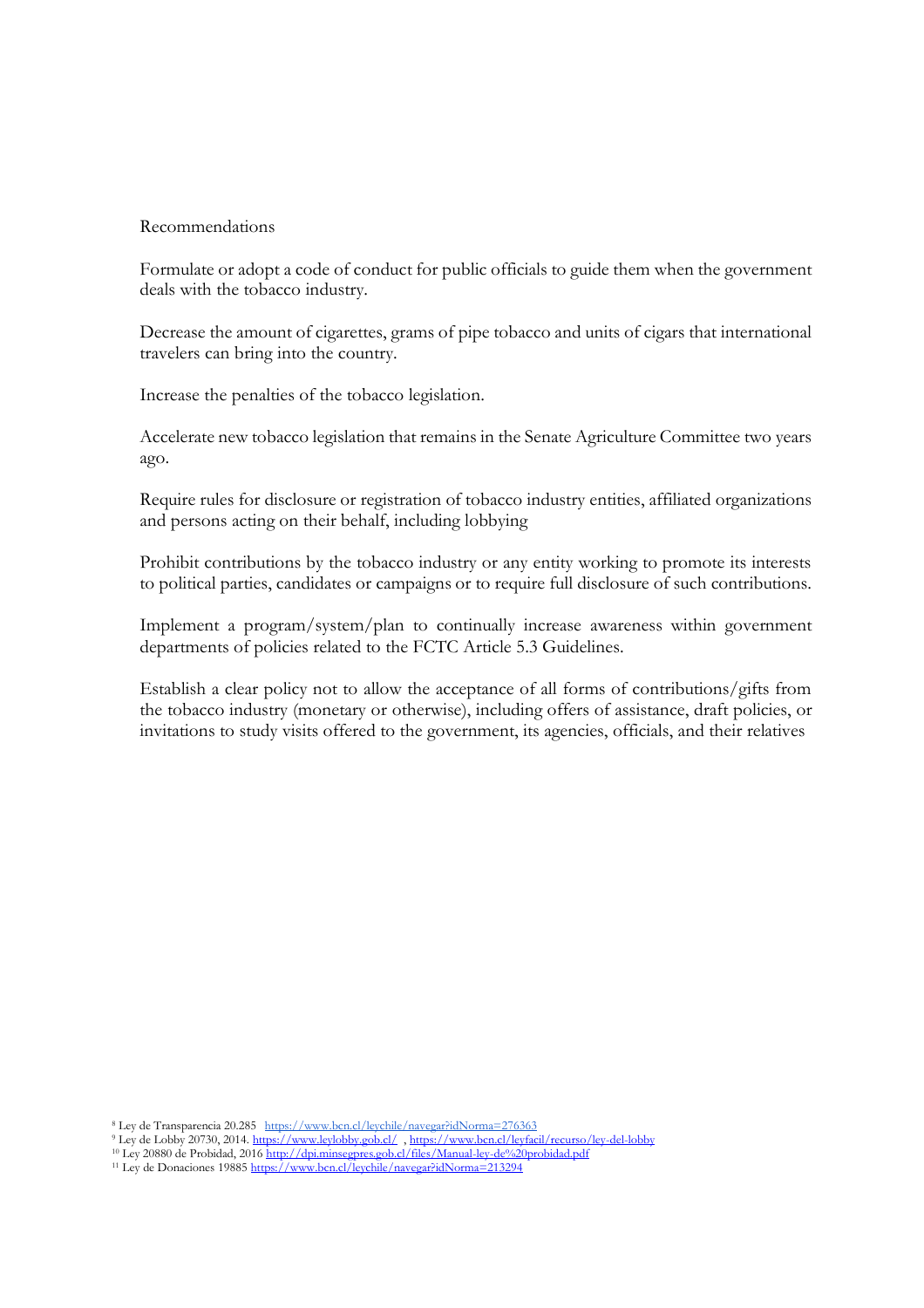# **Results**

| <b>INDICATOR 1: Level of industry participation in policy development</b>                                                                                                                                                                                                                                                                                                                                                                                                                                                |  |   |  |  |
|--------------------------------------------------------------------------------------------------------------------------------------------------------------------------------------------------------------------------------------------------------------------------------------------------------------------------------------------------------------------------------------------------------------------------------------------------------------------------------------------------------------------------|--|---|--|--|
| 1. The government accepts, supports, or endorses any offer of<br>assistance from or in collaboration with the tobacco industry to<br>establish or implement public health policies related to tobacco<br>control (Rec 3.1)                                                                                                                                                                                                                                                                                               |  | 2 |  |  |
| The state does not accept, support or endorse offers of assistance by or in collaboration with<br>the tobacco industry to establish or implement public health policies related to tobacco<br>control <sup>44</sup> , however, there is no prohibition but that the fact is regulated through transparency<br>of the facts through Law 20.730 (Lobby Act) dating from 2014, with the aim of regulating<br>lobbying and other efforts representing private interests, in order to strengthen transparency<br>and honesty. |  |   |  |  |
| 2.-There is also the Law of Transparency 20.880 of the public function, which has as one of its<br>purposes to regulate the lobbying evidencing the facts , (Respect and protect the publicity of<br>the acts, procedures and documents of administration of resolutions, as well as its<br>foundations, and facilitate access to any person to that information, through the means and<br>procedures that the law has established)                                                                                      |  |   |  |  |
| While the government does not accept, support or endorse offers of assistance from the<br>tobacco industry or its collaboration in establishing or implementing public health policies<br>related to tobacco control, and regulates this situation through transparency: The Minister of<br>Economy in 2019, receives industry representatives who wish to speak with him about future<br>plans for PM <sup>7</sup>                                                                                                      |  |   |  |  |
| 2. The government accepts, supports or endorses policies or laws<br>drafted by or in collaboration with the tobacco industry. (Rec. 3.4)                                                                                                                                                                                                                                                                                                                                                                                 |  | 2 |  |  |

<sup>1</sup>The term "government" refers to any public official, whether or not he acts within the purview of authority, as long as he is disguised with that authority or is offered to another as having such authority.

- <sup>4</sup> Ministro Santelices Dia Mundial sin Fumar 201[9 http://portal.nexnews.cl/showN?valor=byby3](about:blank)
- 5 Jorge Irribarra, Gerente General BAT Chile : Nosotros por una decision unilateral del gobierno de Chile no tenemos acceso a hablar con la autoridad de salud .<u>https://www.futuro.cl/2019/09/jorge-irribarra-gerente-general-de-la-bat-chile-nosotros-por-una-decision-unilateral-del-</u> [gobierno-de-chile-no-tenemos-acceso-a-hablar-con-la-autoridad-de-salud/](about:blank)

<sup>6</sup>Manalich vuelve a decir que el lobby por el tabaco esta en el lado oscuro de la fuerza y que no lo amenacen [https://web.archive.org/web/20190920153445/https://www.cnnchile.com/lodijeronencnn/ministro-manalich-lobby-tabaco-lado-oscuro-](about:blank)

[fuerza-amenazas\\_20190906/](about:blank)

<sup>2</sup>The "offer of assistance" may include bills, technical inputs, recommendations and supervised study visits

<sup>3</sup>The term "tobacco industry" includes those who represent their interests or work to advance their interests, including the state-owned tobacco industry.

<sup>7</sup>Audiencias 201[9 https://www.leylobby.gob.cl/instituciones/AH001/audiencias/2019/173920/318408](about:blank)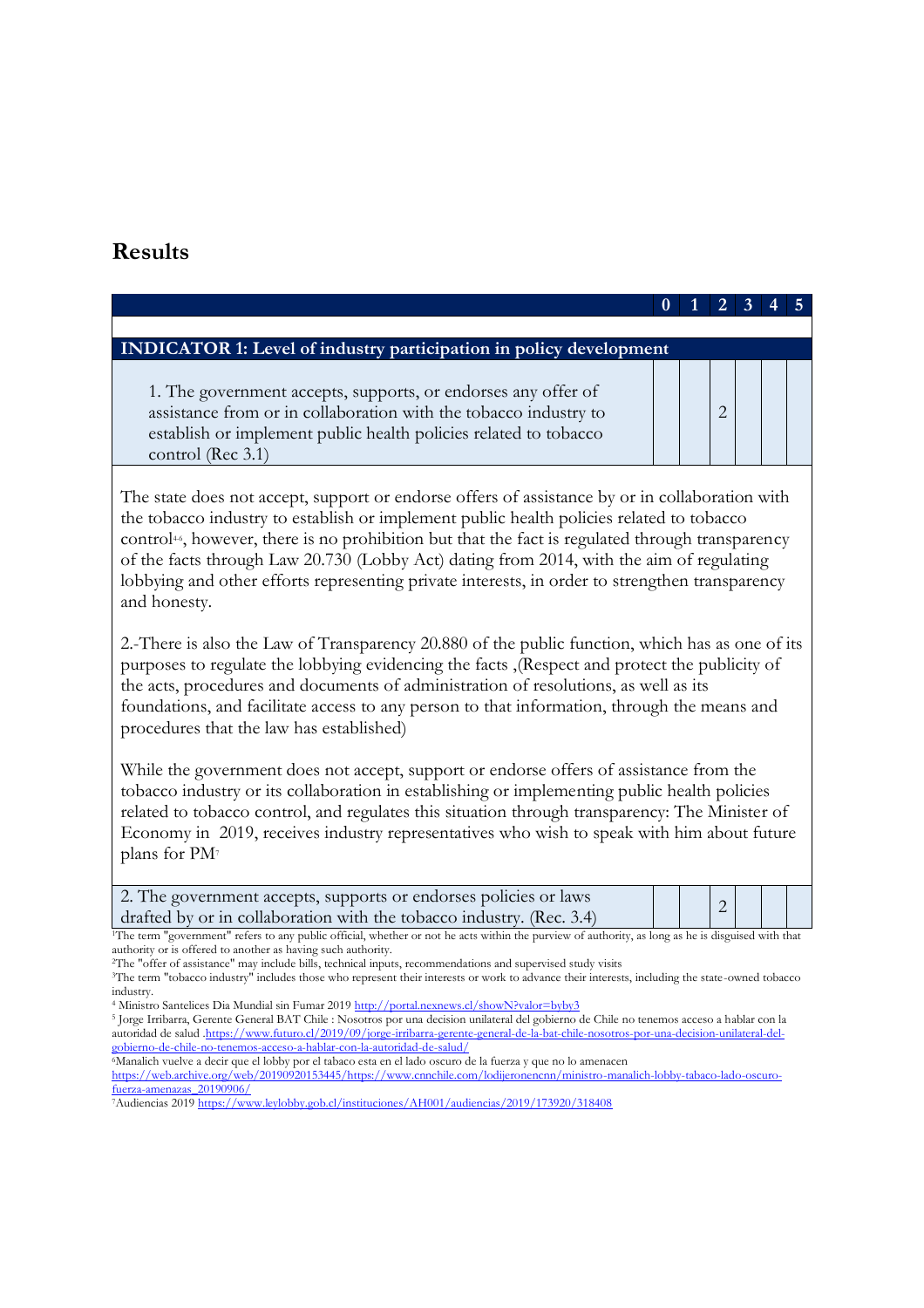The government does not accept, support or endorse policies or laws drafted by or in collaboration with the tobacco industry. From a legal standpoint, these activities are regulated through the aforementioned laws (Lobbying and Transparency Law).

Chile has a high tax to the tobacco, fiscalization of the manufactured tobacco, either in threads, tablets, pastes or cords, granules, or pulverized: it is structured on the base of a specific tax of 59.7% on the retail price, including taxes, of each package, box or wrapper in which it is sold. Cigarette packages, boxes or wrappers shall pay a specific tax equivalent to 0.0010304240 units of monthly tax for each cigarette they contain; and, in addition, a 30% tax, which shall be applied to the retail price, including taxes, for each package, box or wrapper, considering as a whole any fraction of the tax below one weight. 8,9

2.-Also Chile has Law  $20.600$ <sup>10</sup> wich regulates  $100\%$  smoke free places, on packaging and labeling (Focus on graphic health warnings), Chile has a graphic image size of 50%, the position is the bottom, has a validity of 90 days, the variation is given by 4 images, change once a year . 11,12

3.-Finally, tobacco advertising, promotion and sponsorship is almost totally prohibited, but the penalty is low<sup>4</sup>

| 3. The government allows/invites the tobacco industry to be part of the |  |  |  |
|-------------------------------------------------------------------------|--|--|--|
| interagency/multisectoral committee/advisory group of the agency that   |  |  |  |
| sets public health policy. (Rec 4.8)                                    |  |  |  |

Currently, Chile does not allow or invite the tobacco industry to form part of advisory groups to the body that establishes public health policy, this process is regulated by laws of transparency, lobbying and probity. The country has made a great effort to regulate this situation, and the strategy is to be transparent, not to ban.

| 4. The government nominates or allows representatives of the tobacco         |  |
|------------------------------------------------------------------------------|--|
| industry (including state-owned) on the delegation to the COP or other       |  |
| subsidiary bodies or accepts their sponsorship of delegates. (i.e. COP 4 and |  |
| 5, INB 4 5, WG) (Rec 4.9 and 8.3)                                            |  |

The government has no representatives from the tobacco industry in the delegation to COP 4 and 5 13,14

1

| <b>INDICATOR 2: Industry CSR activities</b>                              |  |  |  |
|--------------------------------------------------------------------------|--|--|--|
| 5. A. Government agencies or their officials endorse, support, form      |  |  |  |
| associations or participate in so-called CSR activities organized by the |  |  |  |
| tobacco industry. (Rec. 6.2)                                             |  |  |  |
| B. The Government (its agencies and officials) receives contributions    |  |  |  |
| (monetary or otherwise) from the tobacco industry (including so-called   |  |  |  |
| CSR contributions). (Rec. 6.4)                                           |  |  |  |

<sup>8</sup>Decreto Ley 82[8 https://www.leychile.cl/Navegar?idNorma=6372](about:blank) <sup>9</sup>Ley 20455| Artículo 6 Impuesto Especifico [https://www.leychile.cl/Navegar?idNorma=1015783&idParte=8955051&idVersion=2010-08-31](about:blank)

<sup>10</sup>Ley 20660 [https://www.leychile.cl/Navegar?idNorma=1047848](about:blank)

<sup>11</sup>Advertencias de los productos del tabaco 2019 Minsal [https://www.minsal.cl/advertencias-sanitarias-para-productos-de-tabaco-2019/](about:blank)

<sup>12</sup> Diario Oficial establece regulaciones de salud para en empaquetado de cigarillos<br>https://www.diariooficial.interior.gob.cl/publicaciones/2018/12/21/42235/01/1515661.pdf https://www.diariooficial.interior.gob.cl/publicaciones/2018/12/21/4223

<sup>13</sup> [https://apps.who.int/gb/fctc/PDF/cop4/COP4\\_DIV\\_Rev1.pdf](about:blank)

<sup>14</sup>[https://apps.who.int/gb/fctc/PDF/cop5/FCTC\\_COP5\\_DIV1\\_Rev1.pdf](about:blank)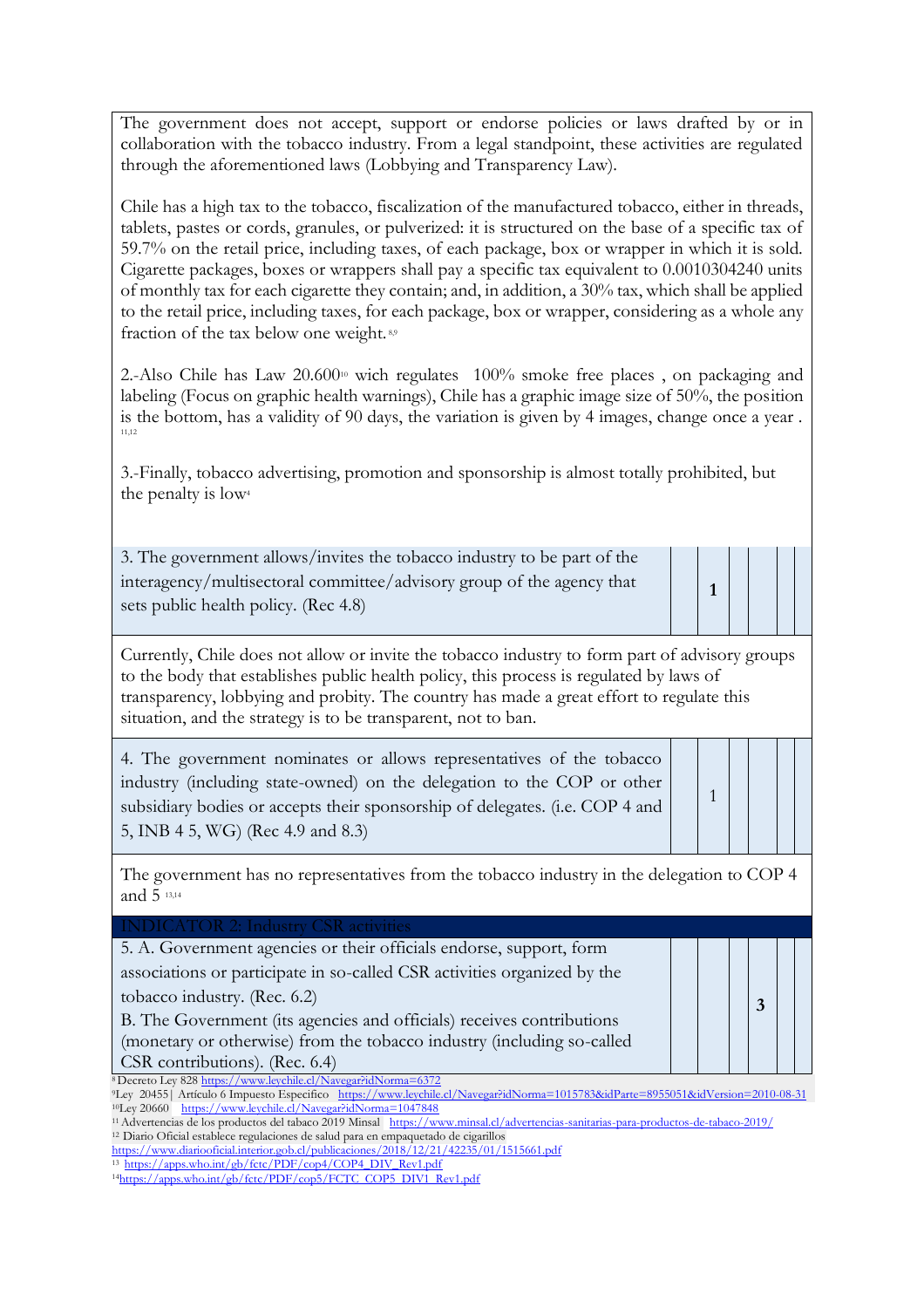| a.-Government agencies or their officials do not endorse, support, form associations or<br>participate publicly in the so-called CSR activities organized by the tobacco industry, the<br>subject is regulated through the laws of lobbying, transparency<br>B.-The government (its agencies and officials) does not publicly receive contributions<br>(monetary or otherwise) from the tobacco industry (including so-called CSR contributions).<br>These activities are regulated by the laws mentioned above                                                                                                                                                                    |   |  |   |
|------------------------------------------------------------------------------------------------------------------------------------------------------------------------------------------------------------------------------------------------------------------------------------------------------------------------------------------------------------------------------------------------------------------------------------------------------------------------------------------------------------------------------------------------------------------------------------------------------------------------------------------------------------------------------------|---|--|---|
| <b>INDICATOR 3: Benefits to the Tobacco Industry</b>                                                                                                                                                                                                                                                                                                                                                                                                                                                                                                                                                                                                                               |   |  |   |
| The government accommodates requests from the tobacco industry<br>1.<br>for a longer time frame for implementation or postponement of<br>tobacco control law. (e.g. 180 days is common for PHW, Tax<br>increase can be implemented within 1 month) (Rec 7.1)                                                                                                                                                                                                                                                                                                                                                                                                                       |   |  | 5 |
| The government accommodates requests from the tobacco industry for a longer time frame<br>for implementation or postponement of tobacco control law.                                                                                                                                                                                                                                                                                                                                                                                                                                                                                                                               |   |  |   |
| Health Ministry, Dr Mañalich noted that "there is a Lobby Law in Chile that was accentuated<br>during the discussion of President Piñera's first tobacco law, because it slept for 10 years in<br>Congress. Why the Lobby Law was finally legislated? Because the tobacco companies have an<br>absolutely miserable, shameful lobby, with the parliamentarians, with the ministers, to ensure<br>that President Piñera's tobacco law does not advance.                                                                                                                                                                                                                             |   |  |   |
| In September 2018, a new bill was sent to Parliament to introduce a generic pack, increase the<br>tax on electronic cigarettes and heated tobacco products. After that date, the tobacco industry<br>has not agreed with the bill and has been looking for opportunities to meet with the Ministry<br>of Health. In 2019 Dr. Santelices, the Minister of Health, did not accept a meeting with the<br>tobacco industry <sup>4</sup> . The CEO of BAT Chile, Mr. Irribarra, indicated on his website that they do<br>not have access to speak with the health authorities <sup>5</sup> . However, the tobacco control bill has<br>been delayed by the Senate Agriculture Committee. |   |  |   |
| 7. The government gives privileges, incentives, exemptions or benefits to<br>the tobacco industry (Rec 7.3)                                                                                                                                                                                                                                                                                                                                                                                                                                                                                                                                                                        |   |  | 5 |
| International travellers can bring into the country up to an amount not exceeding, per adult<br>person, 400 units of cigarettes, 500 grams of pipe tobacco; 50 units of cigars and 2,500 cubic<br>centimeters of alcoholic beverages. <sup>15</sup>                                                                                                                                                                                                                                                                                                                                                                                                                                |   |  |   |
| <b>INDICATOR 4: Forms of Unnecessary Interaction</b>                                                                                                                                                                                                                                                                                                                                                                                                                                                                                                                                                                                                                               |   |  |   |
| 8. Top level government officials (such as President/ Prime Minister or<br>Minister <sup>1</sup> ) meet with/ foster relations with the tobacco companies such<br>as attending social functions and other events sponsored or organized<br>by the tobacco companies or those furthering its interests. (Rec 2.1)                                                                                                                                                                                                                                                                                                                                                                   | 1 |  |   |
| Dr Mañalich, current Minister of Health, calls on tobacco companies to communicate with<br>him through legal channels. September 2019 <sup>6</sup>                                                                                                                                                                                                                                                                                                                                                                                                                                                                                                                                 |   |  |   |

 $\overline{a}$ <sup>15</sup> Aduanas de Chile [https://www.aduana.cl/preguntas-frecuentes-viajero-y-turista/aduana/2011-06-21/152845.html](about:blank)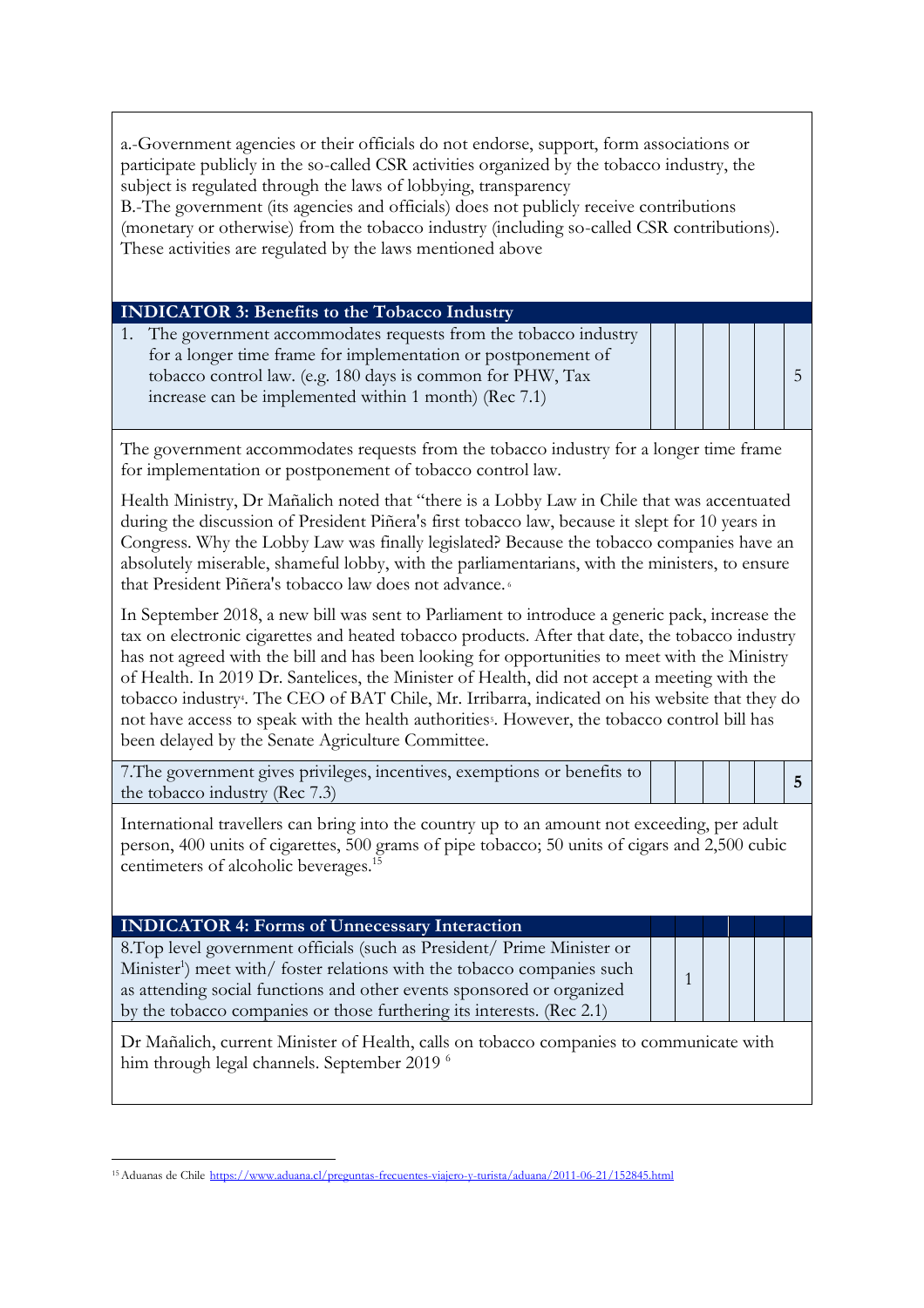| 9. The government accepts assistance/ offers of assistance from the<br>tobacco industry on enforcement such as conducting raids on tobacco<br>smuggling or enforcing smoke free policies or no sales to minors.<br>(including monetary contribution for these activities) (Rec 4.3)                                                                                                                                                                                                                                                                                                                                                                                                                                                                      |  | $\overline{2}$ |   |                |  |
|----------------------------------------------------------------------------------------------------------------------------------------------------------------------------------------------------------------------------------------------------------------------------------------------------------------------------------------------------------------------------------------------------------------------------------------------------------------------------------------------------------------------------------------------------------------------------------------------------------------------------------------------------------------------------------------------------------------------------------------------------------|--|----------------|---|----------------|--|
| The government does not publicly accept the assistance of the tobacco industry in the<br>application and implementation of tobacco control policies, although these issues are regulated<br>through the Lobby, Transparency and Probity Laws                                                                                                                                                                                                                                                                                                                                                                                                                                                                                                             |  |                |   |                |  |
| 10. The government accepts, supports, endorses, or enters into<br>partnerships or agreements with the tobacco industry. (Rec 3.1)<br>NOTE: This must not involve CSR, enforcement activity, or tobacco control<br>policy development since these are already covered in the previous questions.                                                                                                                                                                                                                                                                                                                                                                                                                                                          |  |                |   | $\overline{4}$ |  |
| Although the government does not accept, support, support or establish alliances or<br>agreements with the tobacco industry publicly and regulate these situations through<br>transparency, the Economy minister receives a delegation of companies with a view to the<br>APEC Chile 2019 sum16,17 Philip Morris International was one of them. Finally, APEC 2019 was<br>not held in Chile.                                                                                                                                                                                                                                                                                                                                                             |  |                |   |                |  |
| <b>INDICATOR 5: Transparency</b><br>11. The government does not publicly disclose meetings/interactions<br>with the tobacco industry in cases where such interactions are<br>strictly necessary for regulation. (Rec 2.2)                                                                                                                                                                                                                                                                                                                                                                                                                                                                                                                                |  | 2              |   |                |  |
| The government promotes public disclosure of meetings / interactions with the tobacco<br>industry in cases where such interactions are strictly necessary for regulation through lobbying<br>and transparency laws, which need to be strengthened and enforced.                                                                                                                                                                                                                                                                                                                                                                                                                                                                                          |  |                |   |                |  |
| 1.- Law 20.730, regulates lobbying and other efforts that represent private interests, in order to<br>strengthen transparency and honesty, indicates that government meetings with tobacco<br>companies are made public. However, the industry does not show all its activities in front of<br>the authorities and leaders of the public world.<br>2.-Chile also has transparency legislation, Law 20.285 that regulates the principle of<br>transparency of the public function, the right of access to information of the organs of the<br>State Administration, the procedures for the exercise of the right and for its protection, and<br>the complications of the publicity of the information. This law needs to be supervised more<br>rigorously |  |                |   |                |  |
| 12. The government requires rules for the disclosure or registration of<br>tobacco industry entities, affiliated organizations, and individuals<br>acting on their behalf including lobbyists (Rec 5.3)                                                                                                                                                                                                                                                                                                                                                                                                                                                                                                                                                  |  |                | 3 |                |  |
| There is no specific requirement for the tobacco industry, only a Lobby Law that is general for<br>all corporate companies. Therefore, compliance is incomplete.                                                                                                                                                                                                                                                                                                                                                                                                                                                                                                                                                                                         |  |                |   |                |  |
| <b>INDICATOR 6: Conflict of Interest</b>                                                                                                                                                                                                                                                                                                                                                                                                                                                                                                                                                                                                                                                                                                                 |  |                |   |                |  |
| 13. The government does not prohibit contributions from the tobacco<br>industry or any entity working to further its interests to political<br>parties, candidates, or campaigns or to require full disclosure of<br>such contributions. (Rec 4.11)                                                                                                                                                                                                                                                                                                                                                                                                                                                                                                      |  |                |   | X              |  |
| Indeed, the government does not prohibit contributions from the tobacco industry or any<br>entity that works to advance its interests to political parties, candidates, or campaigns or to<br>require full disclosure of such contributions. In Chili there is a Transparency, a Probity and a                                                                                                                                                                                                                                                                                                                                                                                                                                                           |  |                |   |                |  |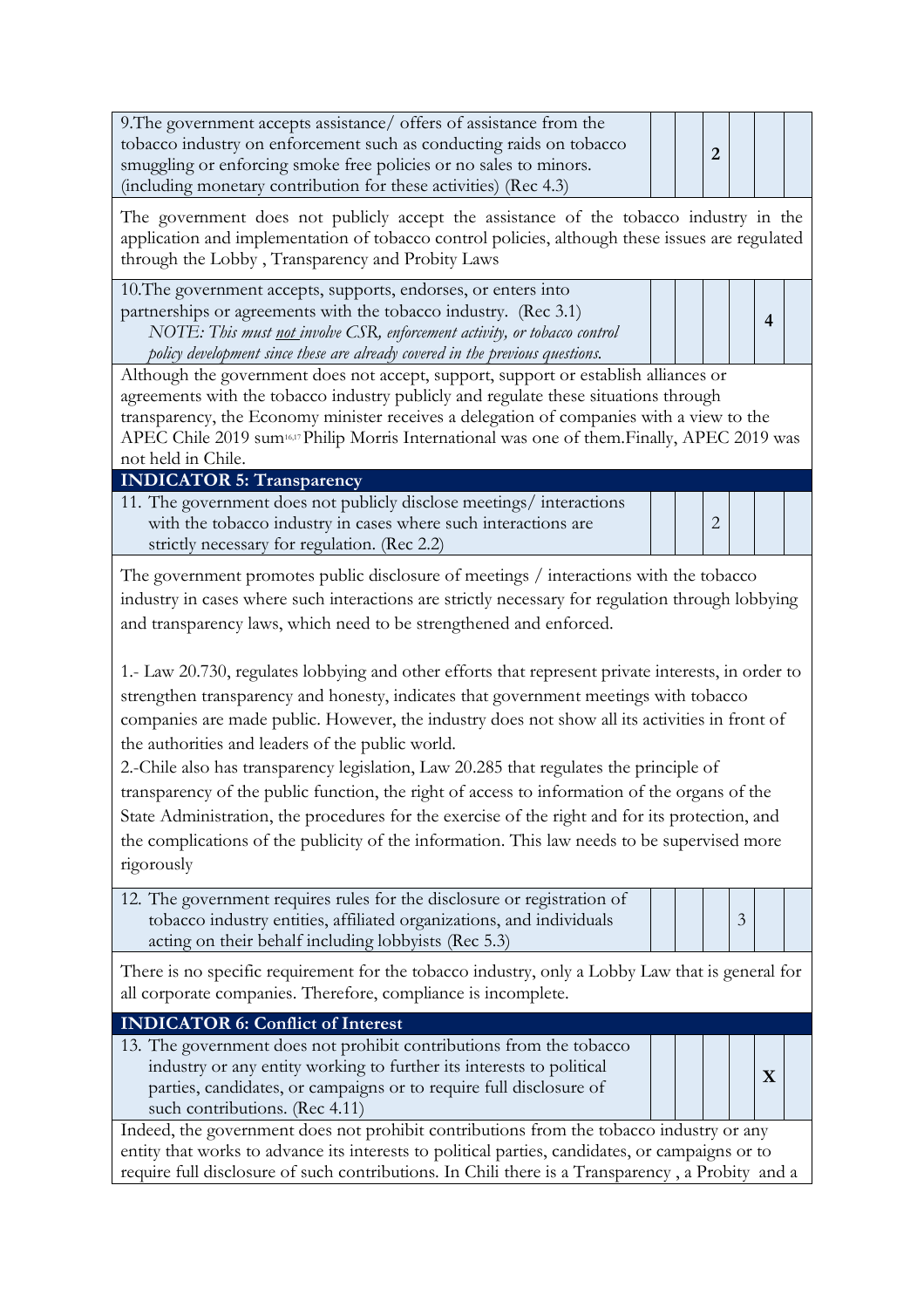Lobby Law but none of them indicate that they specifically impede the contributions of the tobacco industry.

1.-Various mechanisms make it very difficult for the origin of the money that finances the electoral campaign to be truly transparent and traceable in Chile. Contributions go to an account maintained by the Electoral Service (Servel).

Once the deposit is credited, the Servel will issue an electronic certificate for the taxpayer, in which only the amount is entered, not the identity. Then, through an electronic key system, the donor can make a "distribution" of the funds to one or more candidates if deemed appropriate. In short, there is no trace or record of the contribution, which does not imply that a private person can contact a candidate or has previously accepted the delivery of funds. Unlike Chile, in the United States you can track down to the last detail of public donations. 16,18

14. Retired senior government officials form part of the tobacco industry (former Prime Minister, Minister, Attorney General) (Rec 4.4)

5

5

In Chile, BAT Chile (ex-Chiletabacos) has in its directory people linked to the political and business spectrum of the country. Some members of the board of directors of BAT Chile have been related to the government for positions they have held in the past. For example, the president of BAT Chile was Minister of the Interior and Finance, and he was also president of the Central Bank of Chile. Similarly, the vice president of BAT Chile was a prosecutor of the Central Bank and advisor to the ministers of Finance and Economy. In addition, the director of BAT Chile was Minister of Development and Tourism, Minister of State and was also president of the Banco del Estado. And the Director of BAT Chile was Minister of Mining. <sup>18</sup> 15. Current government officials and relatives hold positions in the

tobacco business including consultancy positions. (Rec 4.5, 4.8, 4.10)

The Law 20.285: Public Transparency and Access to Information (2009) has a relevant impact on the country's reputation, which is why it gets a score of 5.

The law created the Council for Transparency, an entity that must ensure compliance with the law. To request information, it can be done through the website of the institution or by requesting the respective body in one of its offices. The Council acts receiving complaints when the public departments do not satisfy what is required by a citizen. The Board of Directors consists of four directors appointed by the President of the Republic. This Directing Council is responsible for the superior direction and administration of the Council for Transparency. Its current members are: Alejandro Ferreiro, Juan Pablo Olmedo, Raúl Urrutia and Roberto Guerrero Valenzuela. The latter is a partner of the law firm Guerrero, Olivos, Novoa, Errázuriz, along with Roberto Guerrero del Río, vice president of the board of directors of Chiletabacos<sup>33</sup>

# **INDICATOR 7: Preventive Measures**

 $\overline{a}$ 

16. The government has put in place a procedure for disclosing the records of the interaction (such as agenda, attendees, minutes and outcome) with the tobacco industry and its representatives. (Rec 5.1)



<sup>16</sup>[https://www.economia.gob.cl/2018/05/08/ministro-valente-recibe-a-delegacion-de-empresas-con-miras-a-la-cumbre-apec-chile-2019.htm](about:blank) <sup>17</sup> Price Waterhouse Coopers, <u>Philip Morris International is a platinum sponsor of APEC meetings</u>, 15 July 2019, accessed October 2019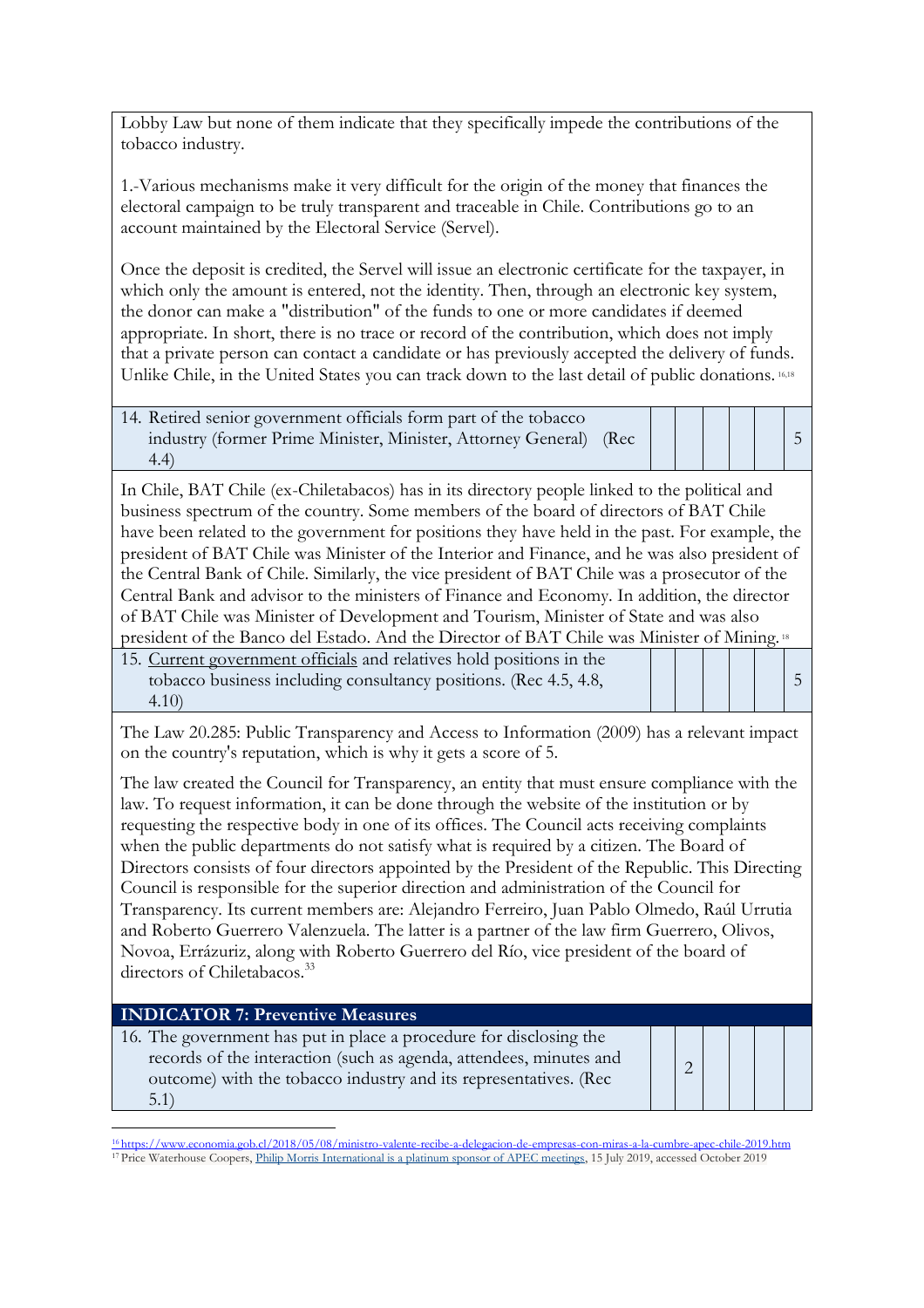| represent private interests, in order to strengthen transparency and honesty, in which meetings<br>with tobacco companies are published. However, it does not show its activities in front of the<br>authorities and leaders of the public world, so this legislation must be reinforced and fiscalized<br>better                           |  |                | Since 2014 there is Law No. 20,730, with the aim of regulating the lobby and other efforts that |   |
|---------------------------------------------------------------------------------------------------------------------------------------------------------------------------------------------------------------------------------------------------------------------------------------------------------------------------------------------|--|----------------|-------------------------------------------------------------------------------------------------|---|
| 17. The government has formulated, adopted or implemented a code of<br>conduct for public officials, prescribing the standards with which<br>they should comply in their dealings with the tobacco industry. (Rec<br>(4.2)                                                                                                                  |  |                |                                                                                                 | 5 |
| The government has not formulated nor adopted a code of conduct for public officials to<br>guide them when dealing with the tobacco industry.                                                                                                                                                                                               |  |                |                                                                                                 |   |
| 18. The government requires the tobacco industry to periodically<br>submit information on tobacco production, manufacture, market<br>share, marketing expenditures, revenues and any other activity,<br>including lobbying, philanthropy, political contributions and all<br>other activities. (5.2)                                        |  |                |                                                                                                 | 5 |
| The government has formulated and implemented a code of conduct for public officials,<br>prescribing the standards with which they must comply in their dealings with the industry,<br>through the Probity, Transparency and Lobbying Law. However, the industry does not show                                                              |  |                |                                                                                                 |   |
| its activities in front of the authorities and leaders of the public world. Therefore, these laws<br>require reinforcement and supervision.                                                                                                                                                                                                 |  |                |                                                                                                 |   |
| 1.-A central issue in this regard is the impossibility, by virtue of current Law, of transparent                                                                                                                                                                                                                                            |  |                |                                                                                                 |   |
| corporate financial contributions to electoral campaigns. Therefore, compliance is incomplete<br>19. The government has a program / system/ plan to consistently <sup>35</sup><br>raise awareness within its departments on policies relating to FCTC<br>Article 5.3 Guidelines. (Rec 1.1, 1.2)                                             |  |                |                                                                                                 | 5 |
| There is nothing about it.                                                                                                                                                                                                                                                                                                                  |  |                |                                                                                                 |   |
| 20. The government has put in place a policy to disallow the acceptance<br>of all forms of contributions/ gifts from the tobacco industry<br>(monetary or otherwise) including offers of assistance, policy drafts,<br>or study visit invitations given or offered to the government, its<br>agencies, officials and their relatives. (3.4) |  | $\overline{2}$ |                                                                                                 |   |

<sup>18</sup>Detras del Humo Informe Tabacaleras Fundacion EPES .Diciembre 2009.

 $\overline{a}$ 

.

[https://www.chilelibredetabaco.cl/descargas/centrodoc/Detras\\_del\\_humo\\_informe\\_tabacaleras\\_EPES\\_2009.pdf.](about:blank) 19 [https://www.guerrero.cl/](about:blank)